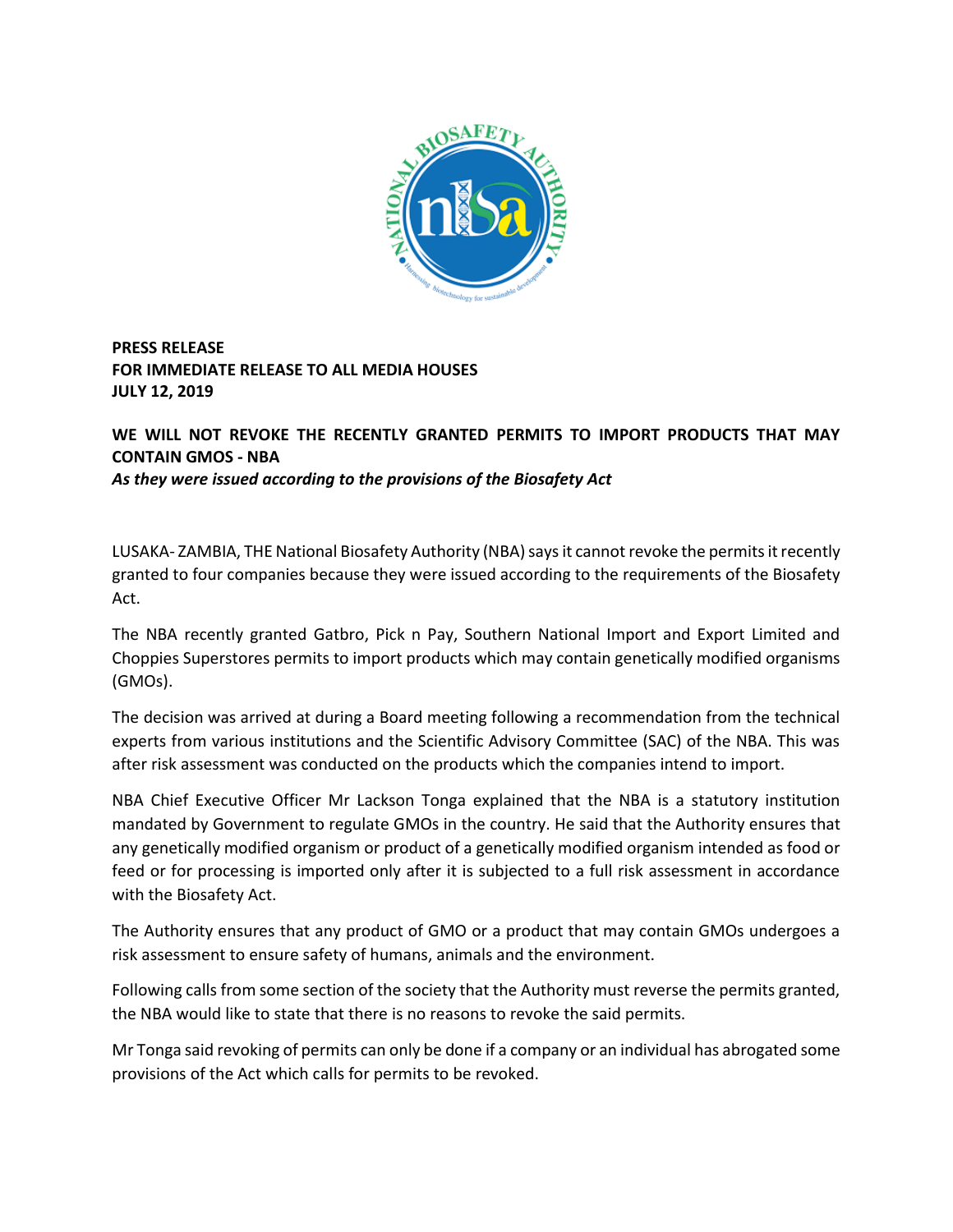According to the Biosafety Act Part III, section 21 (1), the Authority may revoke a permit or subject it to conditions additional to those initially imposed where

(a) the Authority is satisfied that the holder of the permit has failed to comply with any conditions relating to the permit; or

(b)in the opinion of the Authority, new information or a review of the existing information about a genetically modified organisms or any product of a genetically modified organism has established or is likely to establish any risk to human or animal health, non-genetically modified crop, biological diversity or environment.

"As such we have no reason to reverse or revoke the recently granted permits as suggested by some sections of society as the companies are compliant and have not been found wanting," he said.

He said those calling for the ban of the importation of GMO products should also be aware that this will have an effect on other products made using genetic modification such as medications required by individuals with diabetes, certain vaccines and primers that are used in the medical fraternity.

"All decisions made by the Authority are posted on the Biosafety Clearing House (BCH) which is the United Nations portal. The public is free to check what Zambia and other countries in the world have approved. We also welcome those who want to investigate the Authority on the decisions made," Mr Tonga said.

However, he reminded the general public that the NBA was established through the Biosafety Act No. 10 of 2007 which was assented to by His Excellency, the late President Mr. Levey Patrick Mwanawasa, on 24 April, 2007.

He further stated that the Authority has been unfairly attacked because some of the sentiments made against the Authority are made without adequate understanding regarding the status of genetically modified organisms in Zambia, and even the mandate of the National Biosafety Authority.

And Mr Tonga said the NBA was saddened to note that most people were speaking against the Authority and its decisions without verifying facts.

"We do understand that a lot of sensitisation and public awareness needs to be done to ensure that the public is enlightened on our mandate. We have been doing this and we will continue doing so."

"It is important to note that all permits are issued after scientific based evidence and not propaganda. The Authority has not issued any permits to import living modified organisms (LMOs) such as maize grain or soybeans but merely products that were made from maize or soybeans that is genetically modified," he said.

Mr Tonga however, said that the major reason why such LMOs have not been allowed to be imported or grown was that the Act states that "the Authority shall not grant any approval for the importation, development, production, release into the environment or 3 placing on the market of any genetically modified organism or product of a genetically modified organism relating to any crop or livestock of strategic importance to national food security".